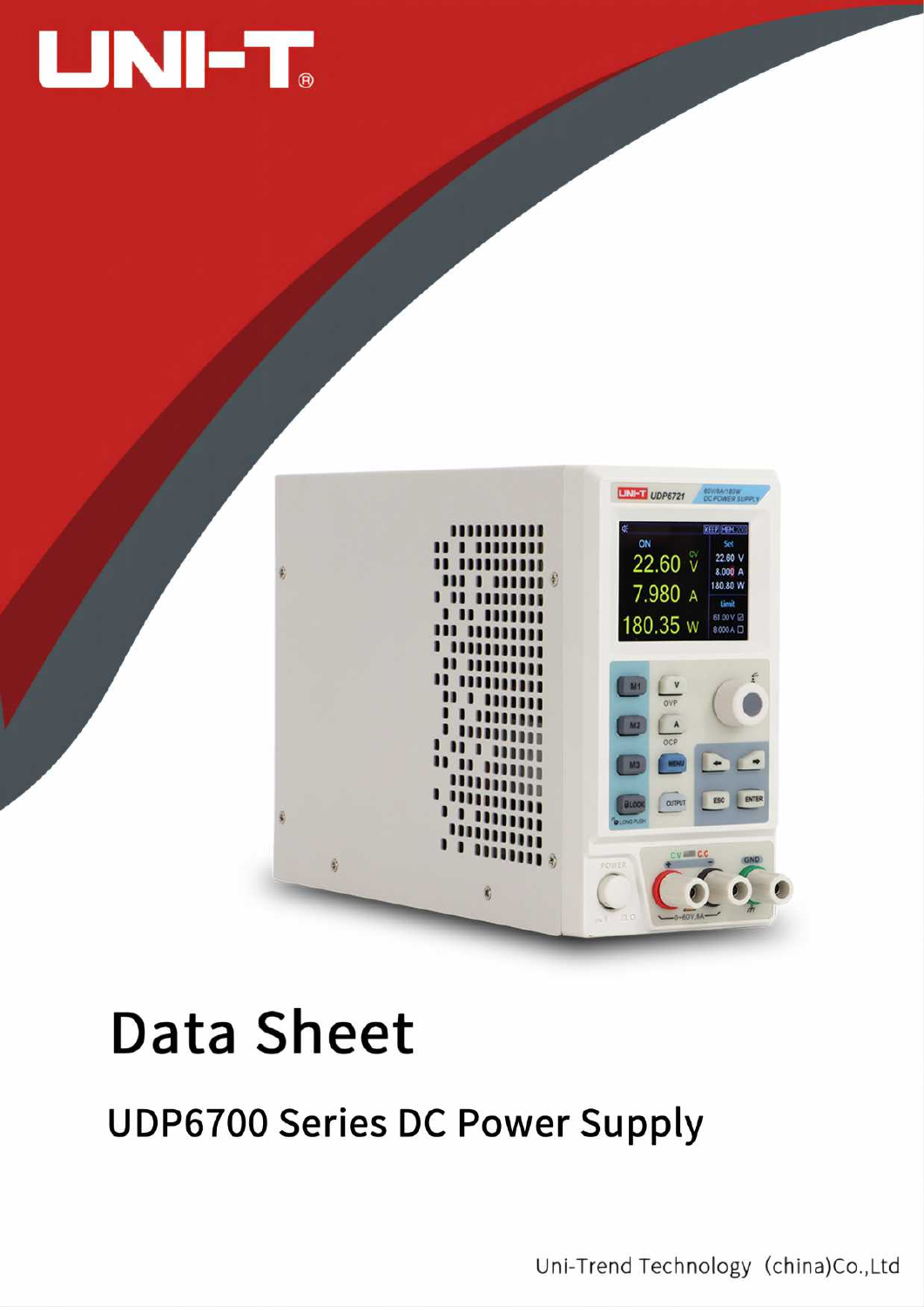

## **CONTENT**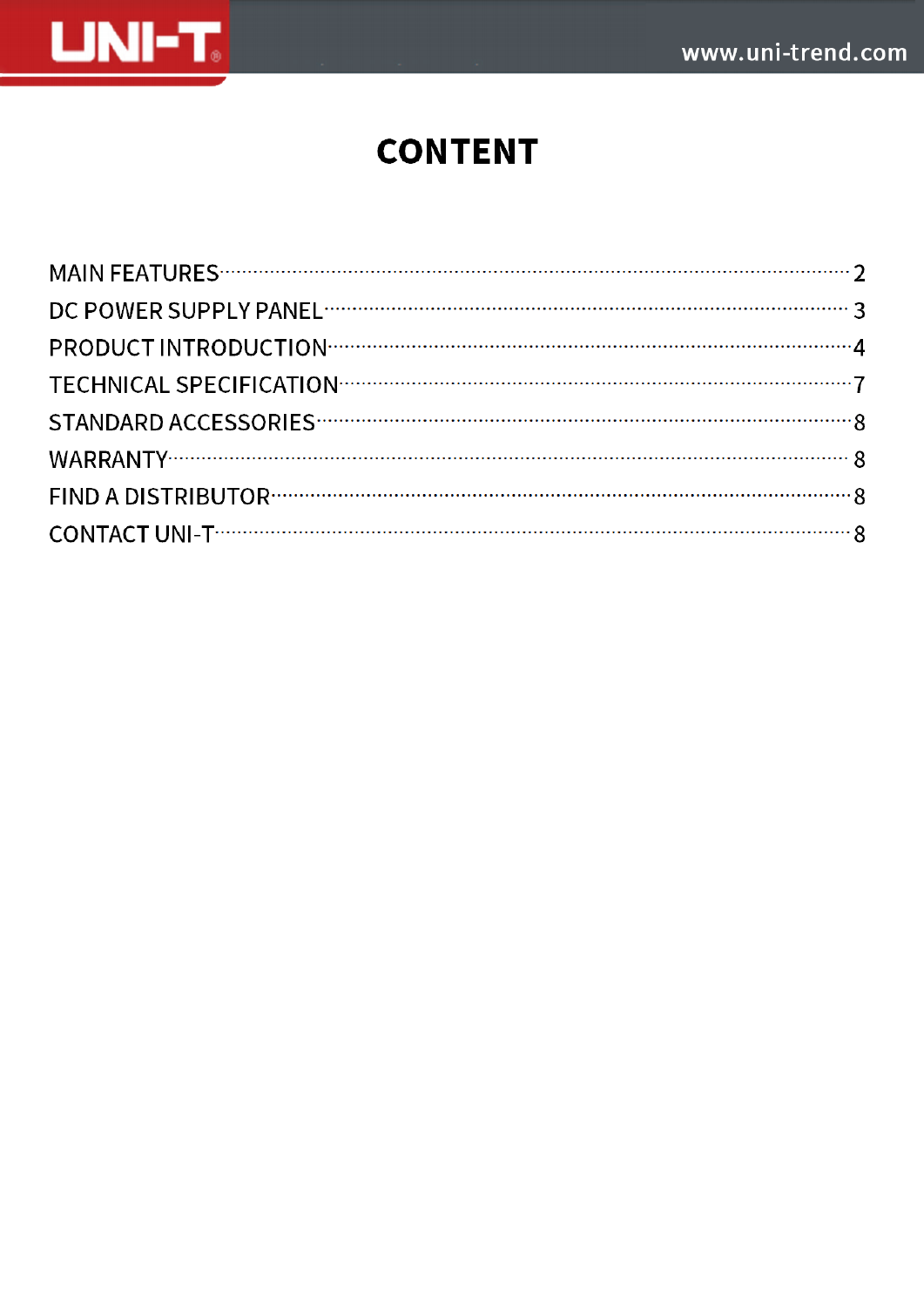



### **Main Features**

- $\div$  Fully digital control
- $\diamond$  Full scale high resolution:10 mV/1mA
- $\div$  Low ripple and noise
- *<* Software correction function
- $\Diamond$  Minimum overall dimension
- $\diamond$  HD LCD display
- $\Leftrightarrow$  Remote compensation
- $\Diamond$  Support RS232 communication
- $\Diamond$  Fan intelligent regulation
- $\diamond$  Constant voltage and constant current output
- $\Diamond$  High reliability: overvoltage / overcurrent / overtemperature protection function
- $\triangle$  List & delayer function
- $\diamond$  The output is controlled by a switch
- $\Diamond$  High quality and high cost performance
- $\Diamond$  Multiple groups of output voltage / current can be preset: 3  $\times$  200 groups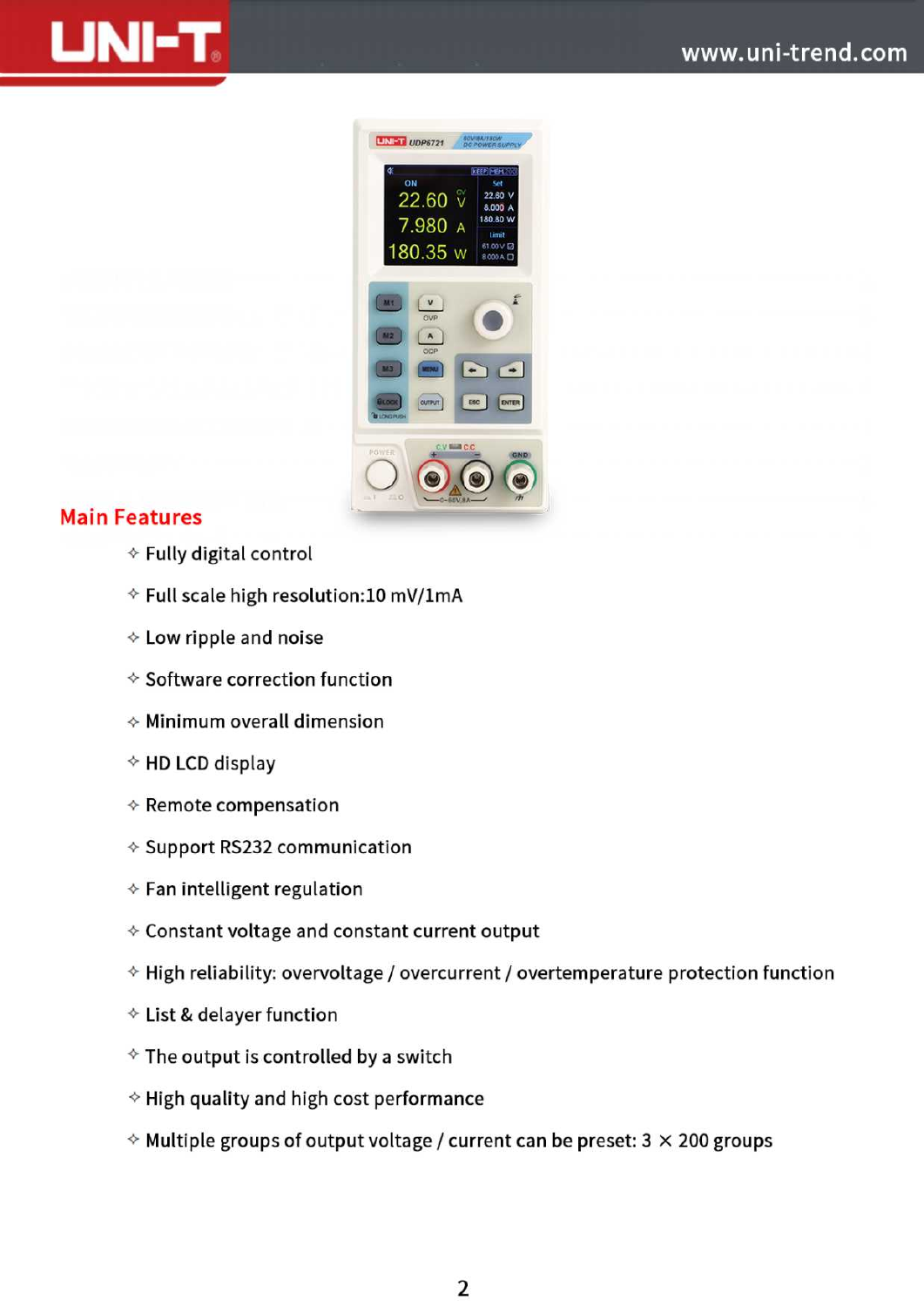

### **DC Power Supply Panel**





1) LCD display  $(2)$  Store shortcuts  $(3)$  Voltage setting key  $(4)$  Current setting key  $(5)$  Menu key  $(6)$  Keyboard lock  $(7)$  Output key  $(8)$  Rotary encoder  $(9)$ Shift right key  $\widehat{10}$  Shift left key  $\widehat{11}$  Return key  $\widehat{12}$  Confirm key  $\widehat{13}$  Power switch 14 Positive output terminal 15 Negative output terminal 16 GND terminal  $\widehat{17}$  Output status indicator  $\widehat{18}$  Remote compensation terminal  $\widehat{19}$ Input source selection terminal  $\Omega$  AC socket  $\Omega$  Fuse slot  $\Omega$  RS232  $\Omega$  Fan  $\Omega$ 4 Protected GND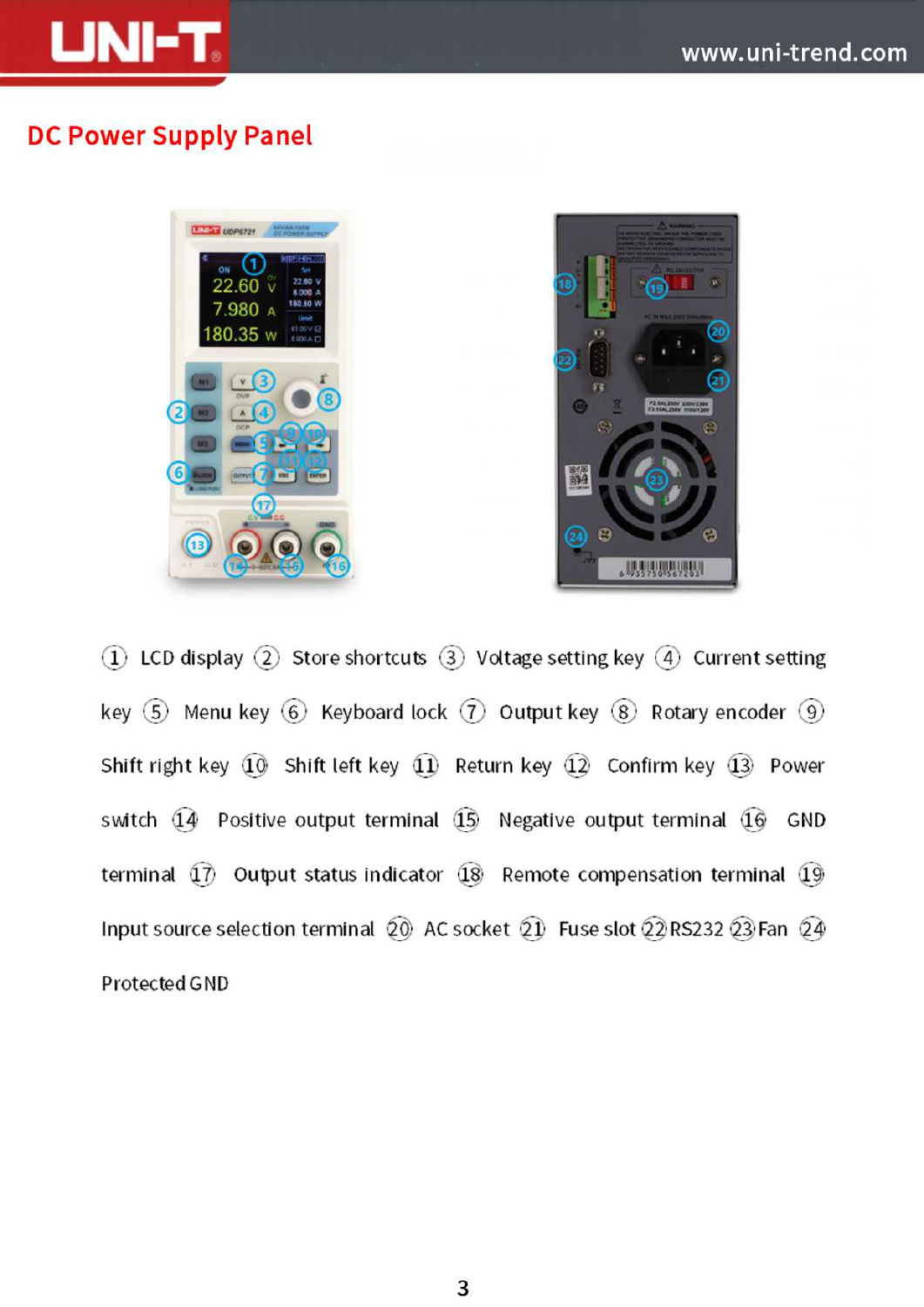power supply has <sup>a</sup> wide range of current and maximum power. One voltage and current utilization, leading power supply can replace multiple the same type of power supply. The small power supplies, saving the power ratio reaches 3.0. One machine purchase cost. can replace multiple small power **A** UDP6721 Operating Area supplies to reduce your repeated investment. It is equipped with RS232 **<sup>&</sup>gt;** communication interface as standard and supports SCPI protocol to  $\frac{1}{3}$  Current(A) facilitate remote control. It has the  $\uparrow$  UDP6720 Operating Area functions of list and delayer. The remote compensation module can avoid the inaccurate test caused by the voltage drop on the load line. HD LCD  $1.67$  Current(A) display brings better experience to **Remotecompensation** measurement and debugging. The UDP6700 series provides remote

series is a wide range and high - to the load end to realize remote efficiency DC power supply with an compensation. At this time, the voltage

**Product Introduction** range is a wide range surrounded by UDP6720 /UDP6721 switching DC the maximum voltage, maximum





**Wide range output** compensation terminals. Connect S + S output power ratio of 3.0. The output value echoed by UDP6720 is the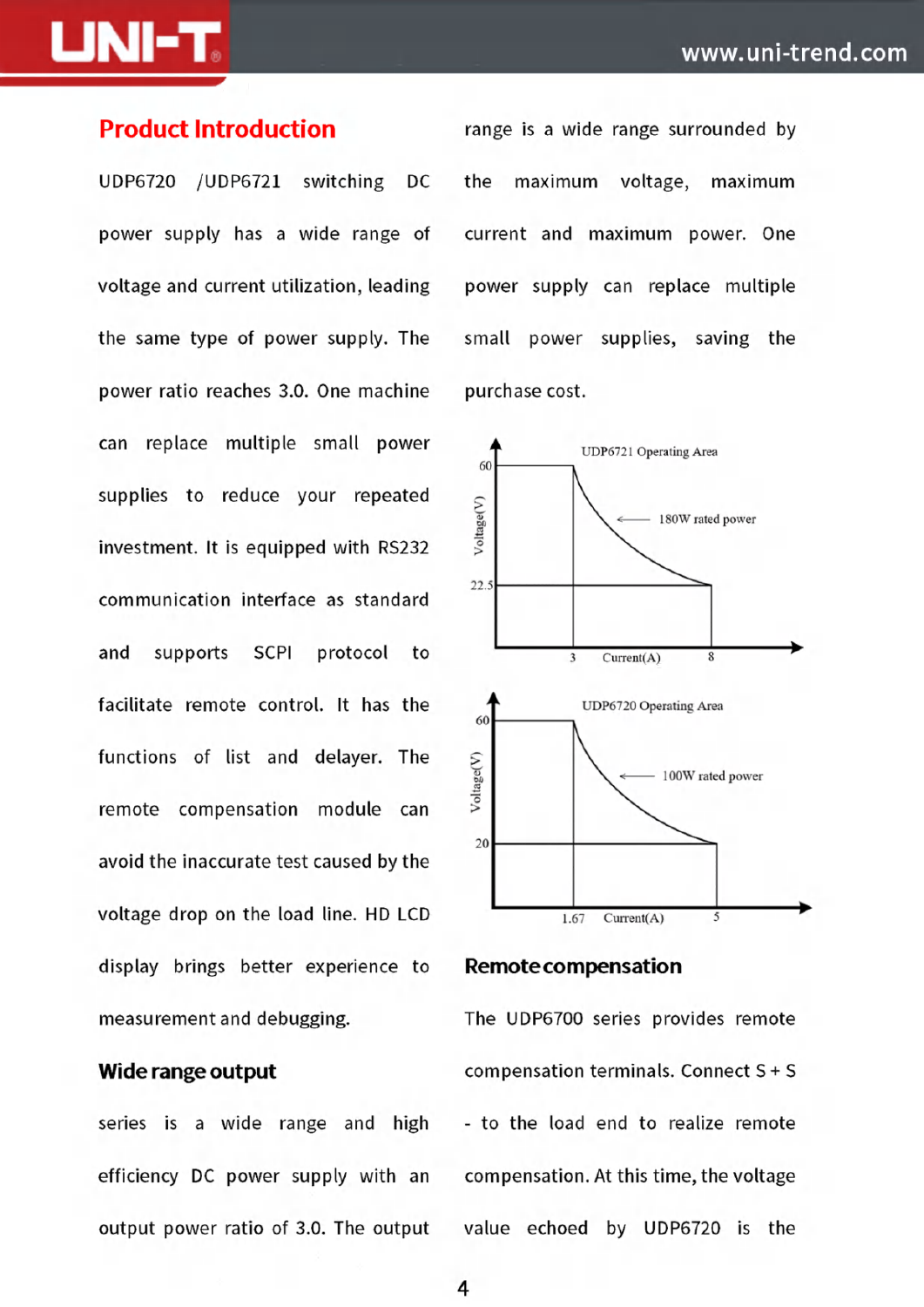

remote load voltage value. Reduce the

impact of long-distance wires on

voltage.



#### **LCD full color display**

UDP6700 series adopts 2.8inch full-color LCD display to show users more display contents without repeated reading and recording. It also provides interaction of multiple parameters, which can be set

#### according to your needs.



| Œ                                       |                |    | <b>MEM.001</b>                |
|-----------------------------------------|----------------|----|-------------------------------|
|                                         | Setup          |    |                               |
| 1 Beeper<br>2. Brightness               | ΟN<br>100      | M1 | 04 00 V<br>00.00 A<br>00.00 W |
| 3. Memory<br>4.Out State<br>5. Language | OFF<br>English | M2 | 04 00 V<br>00.30A<br>01 20 W  |
| 6.IO Information<br>7.About             |                | MЗ | 00.00 V<br>00.00 A<br>00.00 W |

#### **Remote control**

This series of power supply provides RS232 serial interface and supports SCPI protocol. It is equipped with upper computer software, which can set, view and carry out statistical work on PC. The chart on the right records the change trend of data during use. Help you with data analysis.



#### **Protection function**

Long press "V" and "A" to start OVP and **OCP** settings. After enabling the protection function, when the power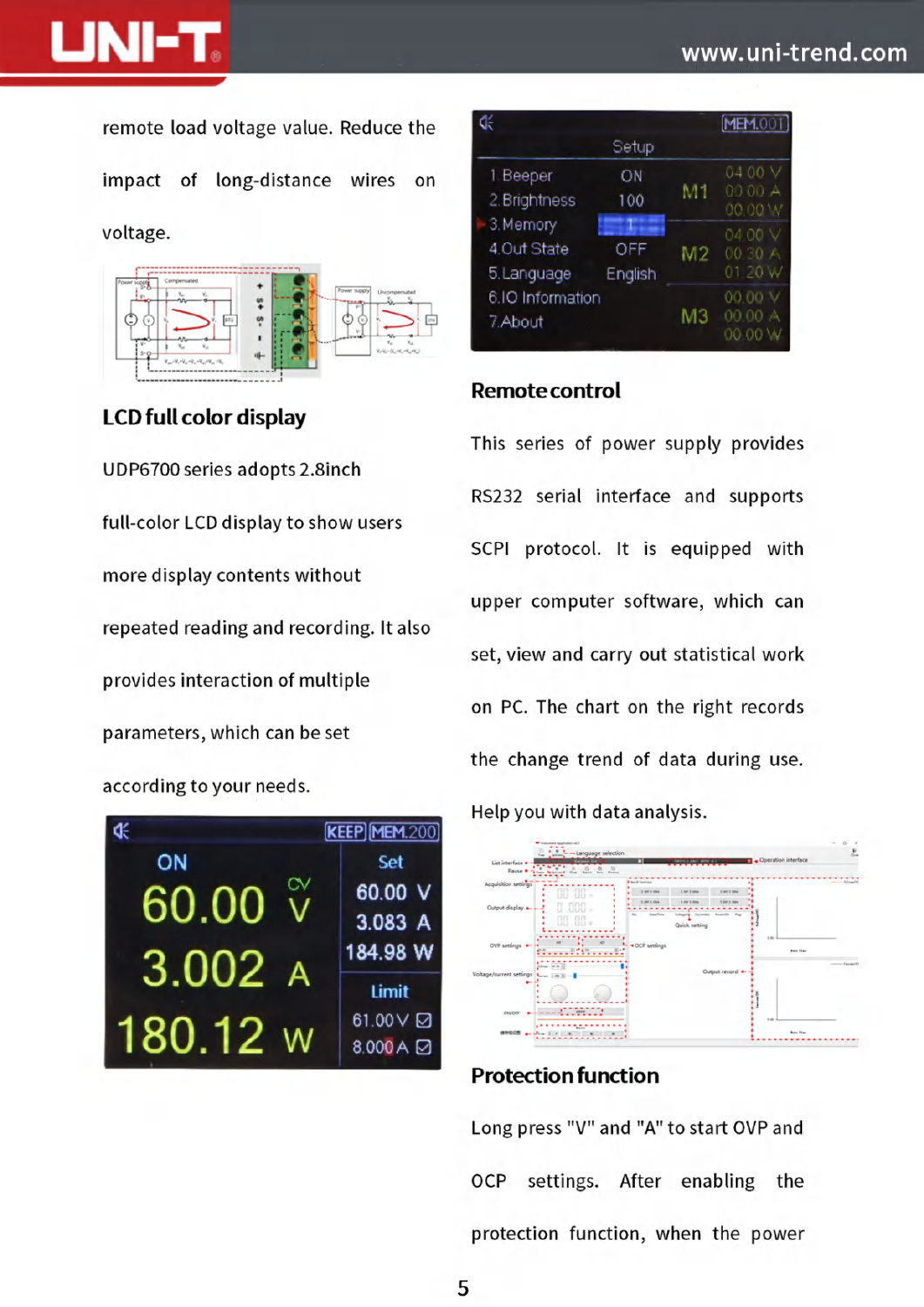

alarm will be triggered and the output  $\frac{40}{20}$ will be closed to protect the equipment. The instrument is equipped with protection will be started when the **SHF SHF SHF SHF** instrument temperature is too high.



#### **List & delayer function**

UDP6700 series power supply has list and delayer functions. Provides <sup>48</sup> sets of editable points. Users can customize the output list to realize automatic measurement. You can also edit the delayer function to realize the power delay and on-off operation. These two functions will bring you automation convenience.



#### **Save 600 groupsof settings** Limit

UDP6700 series provides 200 groups of Ml, M2 and M3, with <sup>a</sup> total of <sup>600</sup> preset groups. You can store your diverse needs and improve setup efficiency.

| Œ                |             |         | <b>KEEP MEM.200</b> |
|------------------|-------------|---------|---------------------|
|                  | Setup       |         |                     |
| 1. Beeper        | ON          |         | 60.00 V             |
| 2. Brightness    | 100         | М1      | 03.08 A<br>84 98 W  |
| 3. Memory        | 200         |         | 60.00 V             |
| 4.Out State      | <b>KEEP</b> | M2      | 03.08 A             |
| 5. Language      | English     |         | 84.98 W             |
| 6.IO Information |             |         | 60.00               |
| 7. About         | мз          | 03.08 A |                     |
|                  |             | 84.98 W |                     |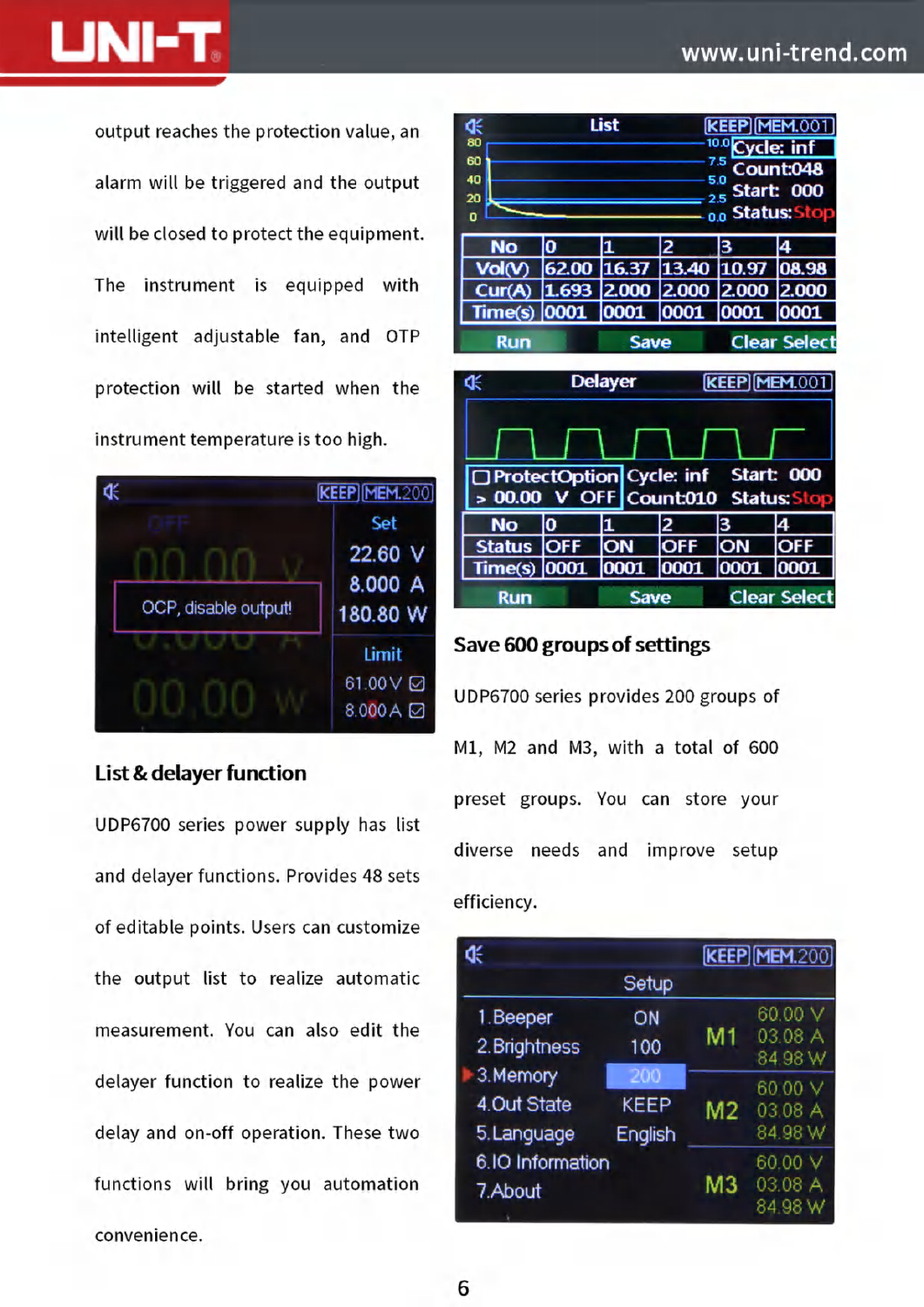#### **Technical Specification**

**LINI-T.** 

| <b>Model</b>               |                                 | <b>UDP6720</b>                       | <b>UDP6721</b>                       |  |
|----------------------------|---------------------------------|--------------------------------------|--------------------------------------|--|
| Channel                    | Channel                         | $\mathbf{1}$                         | 1                                    |  |
| <b>Output Rating</b>       | Voltage                         | $0 - 60V$                            | $0 - 60V$                            |  |
|                            | Current                         | 0~5A                                 | $0 - 8A$                             |  |
|                            | Power                           | 100W                                 | 180W                                 |  |
| <b>Load Regulation</b>     | Voltage                         | $<$ 0.01%+3mV                        | $< 0.01\% + 5mV$                     |  |
|                            | Current                         | $< 0.01\% + 3mA$                     | $< 0.01\% + 5mA$                     |  |
| <b>Line Regulation</b>     | Voltage                         | $< 0.01\% + 3mV$                     | $< 0.01\% + 5mV$                     |  |
|                            | Current                         | $<$ 0.1%+3mA                         | $<$ 0.1%+5mA                         |  |
| Programming                | Voltage                         | $<$ 0.05%+10mV                       | $<$ 0.05%+10mV                       |  |
| Accuracy                   | Current                         | $<$ 0.2%+2mA                         | $<$ 0.3%+5mA                         |  |
| <b>Read back Accuracy</b>  | Voltage                         | $< 0.05\% + 10$ mV                   | $< 0.05\% + 10$ mV                   |  |
|                            | Current                         | $< 0.1\% + 2mA$                      | $< 0.3\% + 5mA$                      |  |
| Ripple                     | Voltage                         | $<$ 2.0mVrms                         | $<$ 5.0mVrms                         |  |
|                            | Current                         | $<$ 5.0mArms                         | $< 8.0$ m $Arms$                     |  |
| <b>Rise time</b>           | <b>CV</b> mode                  | ≤300ms (No load 60V)                 | ≤300ms (No load 60V)                 |  |
| <b>Set resolution</b>      | Voltage                         | 10 <sub>mV</sub>                     | 10 <sub>mV</sub>                     |  |
|                            | Current                         | 1mA                                  | 1mA                                  |  |
| <b>Readback resolution</b> | Voltage                         | 10 <sub>mV</sub>                     | 10 <sub>mV</sub>                     |  |
|                            | Current                         | 1mA                                  | 1mA                                  |  |
| Temperature<br>coefficient | Voltage                         | ≤100ppm/°C                           | $\leq$ 100ppm/°C                     |  |
|                            | Current                         | ≤200ppm/°C                           | ≤200ppm/°C                           |  |
| <b>Display</b>             | <b>Display</b>                  | 2.8-inch LCD, 4-digit display        | 2.8-inch LCD, 4-digit display        |  |
| <b>Dimension</b>           | W*H*D                           | 87*174*255 (mm)                      | 87*174*255 (mm)                      |  |
| Weight                     | <b>Net</b>                      | $<$ 2.5 $kg$                         | $<$ 2.5 $kg$                         |  |
| Interface                  | Interface                       | RS232, Remote compensation           | RS232, Remote compensation           |  |
| Input                      | Voltage                         | AC:110( $\pm$ 10%)V/220( $\pm$ 10%)V | AC:110( $\pm$ 10%)V/220( $\pm$ 10%)V |  |
|                            | Frequency                       | 50Hz/60Hz                            | 50Hz/60Hz                            |  |
| <b>Environment</b>         | <b>Operating</b><br>temperature | 0°C~45°C                             | 0°C~45°C                             |  |
|                            | <b>Operating</b><br>humidity    | 20%~80% (Non condensing)             | 20%~80% (Non condensing)             |  |
|                            | <b>Storage</b><br>temperature   | -20°C~70°C                           | $-20^{\circ}$ C $-70^{\circ}$ C      |  |
|                            | <b>Altitude</b>                 | $\leqslant$ 2000m                    | $≤2000m$                             |  |
|                            | <b>Pollution degree</b>         | $\overline{2}$                       | 2                                    |  |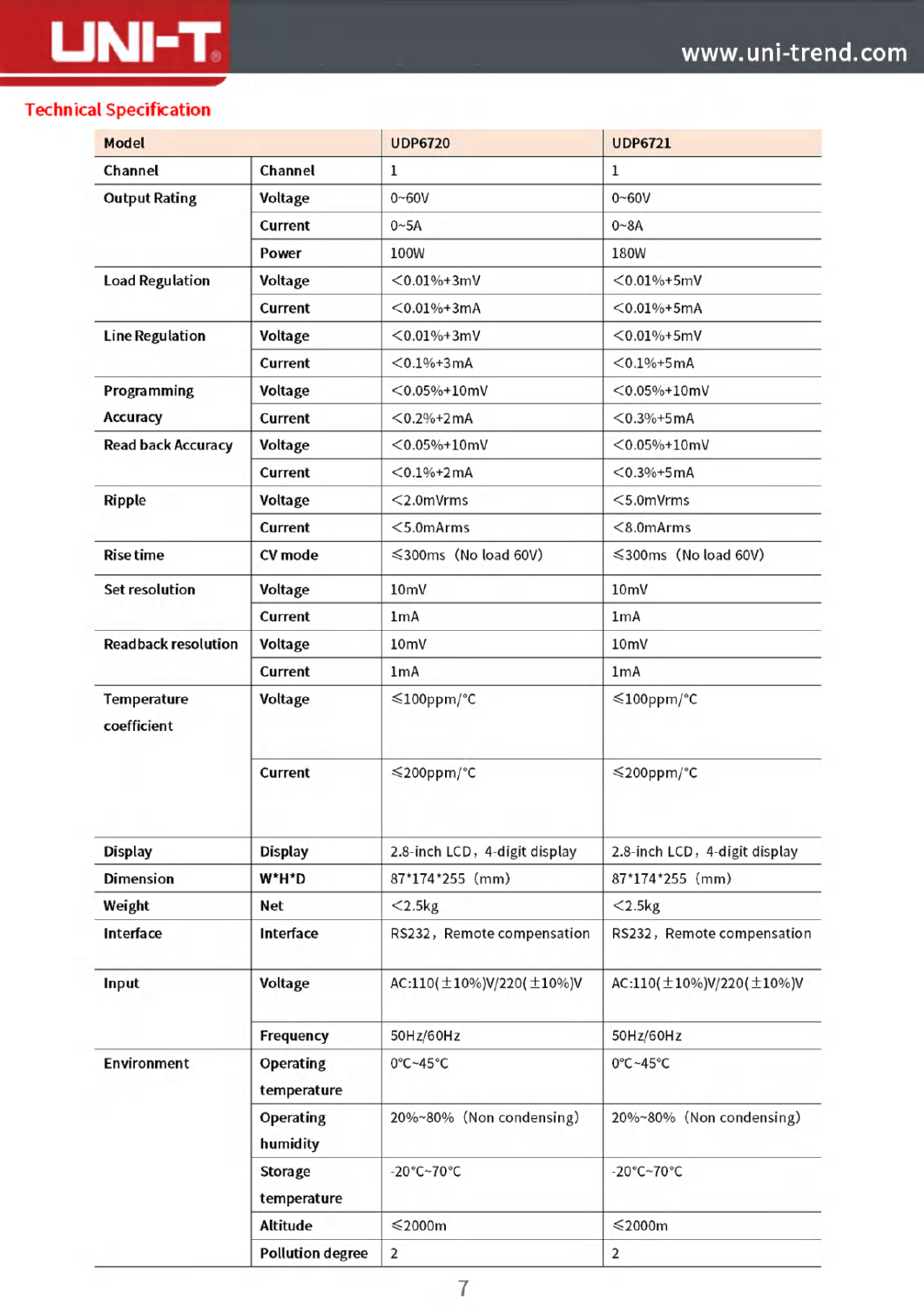



\*The UDP6700 series have been certified by CE, cETLus.

#### **Standard accessories**

| Alligator clip test lead | Red + Black / OD: 3.6mm/PVC double parallel (3.0 *                        |
|--------------------------|---------------------------------------------------------------------------|
| double parallel          | 6.0mm2) / 1200mm / 220V / 10A standard $\text{\textsterling}$ 4mm lantern |
|                          | head plug red / Black (RoHS)                                              |
| Power cable              | Fits the standard of destination country                                  |

#### **Warranty**

Three-years warranty, excluding probes and accessories. Please visit

https://instruments.uni-trend.com/list\_190/65.html to learn more

information. To protect your investment, please purchase from UNI-T

official authorized global distriburots.

#### **Find a Distributor**

Find an authorized distributor here:

https:// instruments.uni-trend.com/Network

#### **Contact UNI-T**

E-mail: info@uni-trend.com

Test & Measurement Instruments Website: instruments.uni-trend.com

UNI-T Corporate Website:www.uni-trend.com